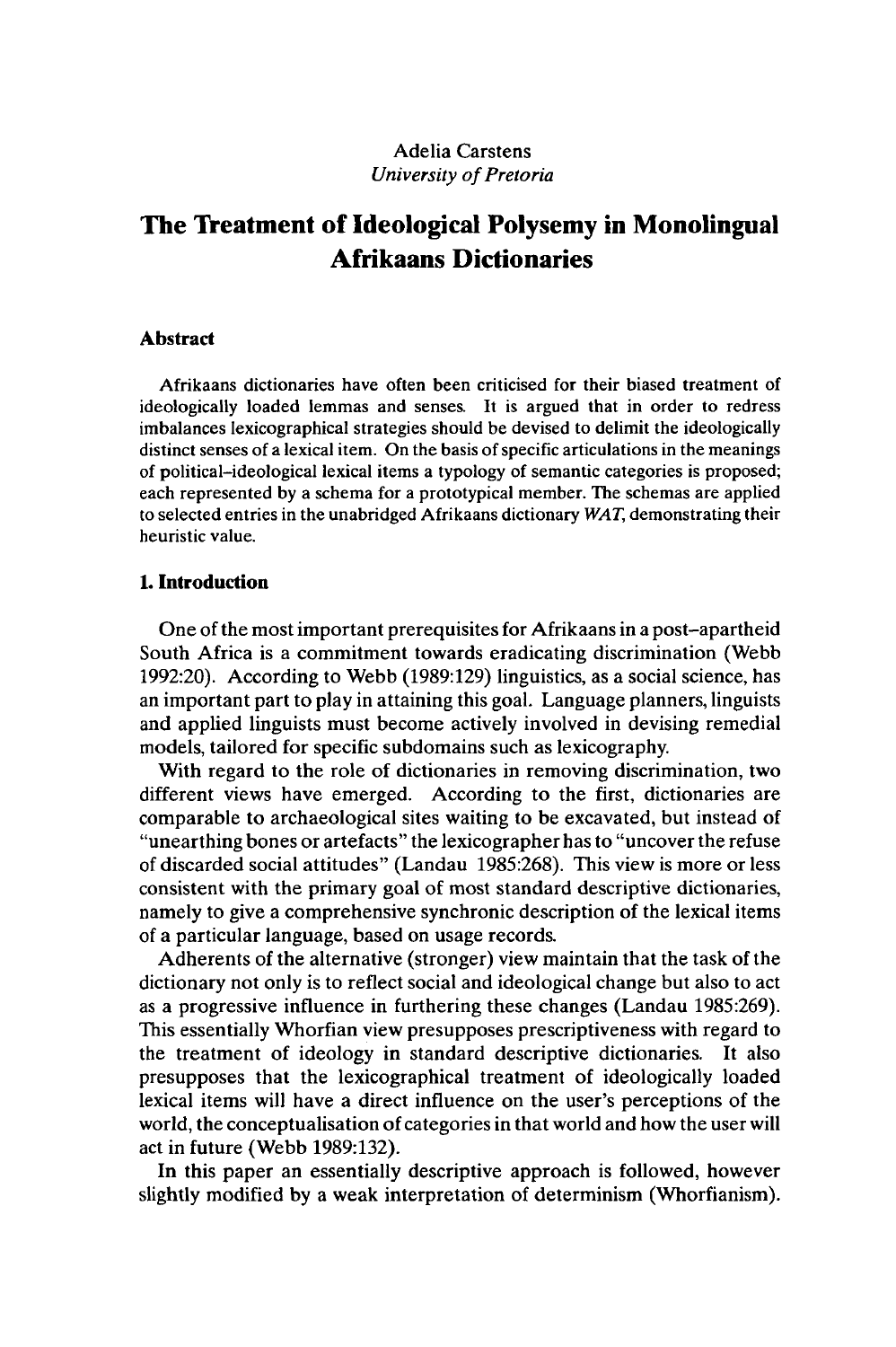The task and goal of a standard descriptive dictionary is therefore seen as *an objective description of the lexicon, allowing for affirmative lexicography where it is motivated by clear and systematic usage trends.*

# **2. Meaning variation in the political lexicon**

#### **2.1 A cognitive perspective**

Based on the cognitive theory of Lakoff (1987) it can be asserted that ideology not only becomes part of the meanings of lexical items (see Hughes 1988:205) but is also compounded into mental structures. Chunks of ideology become part of idealised cognitive models (ICM's) which, according to Lakoff, structure the way we think and act. It could therefore be predicted that speakers of different ideological groups will develop different ICM's against which they interpret specific political-ideological lexical items. Left-wingers and right-wingers will for instance have slightly different ICM'sfor the lexicalitem *demokrasie* (democracy). This difference is explicated by Schema <sup>1</sup> below.

With regard to morphological complexes used in the political domain it can be illustrated how the notion of ICM's links up with the notions of compositionality and motivation. Afrikaans words like *bevrydingstaal* (language of liberation) and *onderdrukkerstaal* (language of the oppressor) are for instance not only motivated by their compostional meanings, but also by the ICM IDEOLOGY OF THE STRUGGLE (according to which the powerless and penurious have the legitimate power to free themselves from an illegitimate regime which has used Afrikaans as an instrument of group and class segregation).

#### **2.2 Polysemy and variable use**

Strauss (1986) distinguishes between polysemic senses and subsenses/uses of a lexical item. According to him (1986:68•78) a lexical item is **polysémie** when:

- it is used variably in different subsystems of a particular language. In everyday speech the lexical item *pool* means "paw; leg", but in slang it means "white policeman";
- it has different distributive (syntactic) functions. *Konserwatief* (conservative) may for instance be used either as an adjective or a noun;
- it may be applied to different semantic dimensions (object classes). The lexical item *boer* may on the one hand refer to a specific **occupational group** (farmers), and on the other hand to a specific **population group** (white Afrikaners).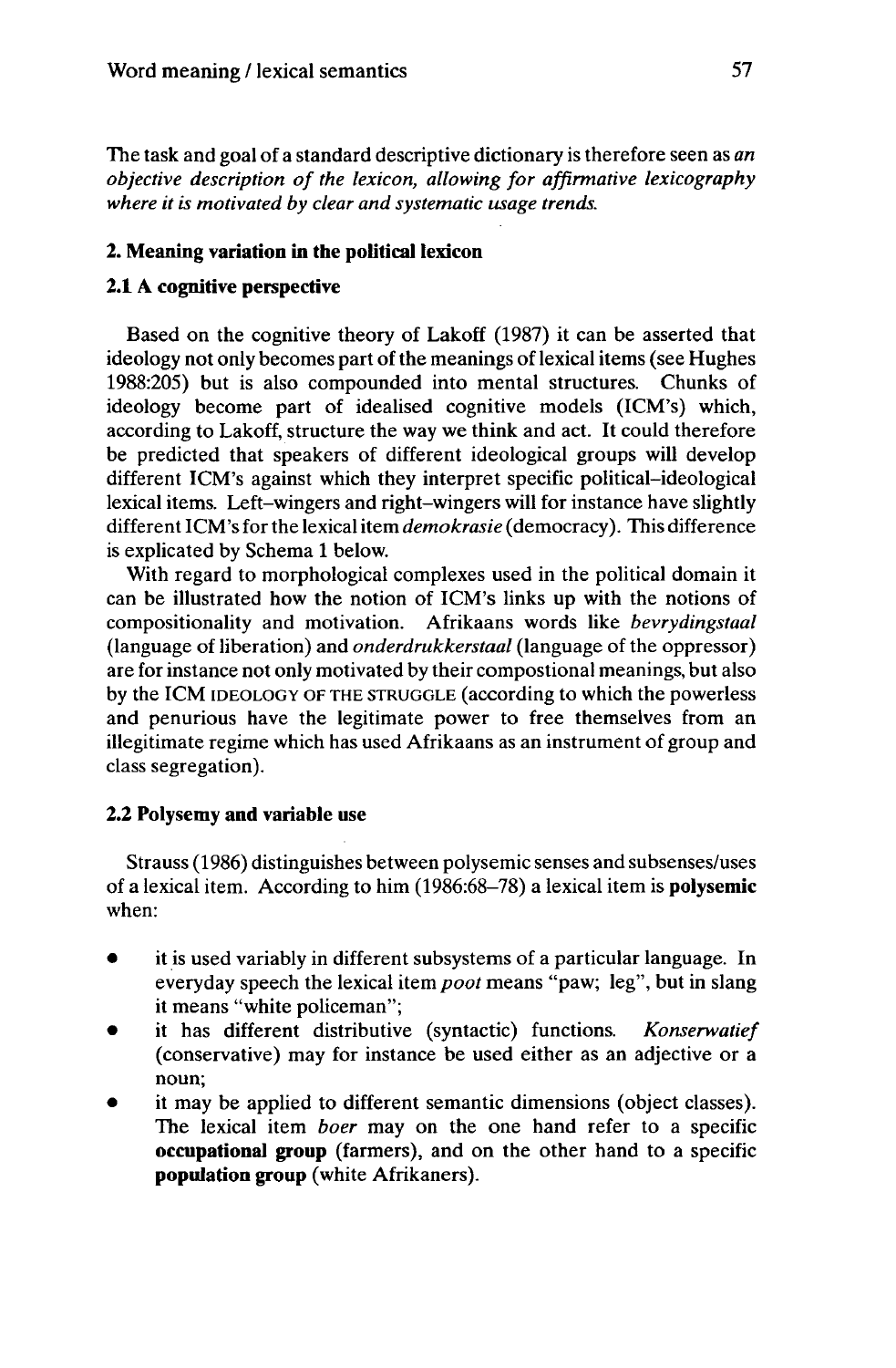Variable uses occur when different connotations are assigned to a lexical item by different ideological groups, or when a lexical item bears evidence of a speaker's association with a specific ideological group. The term 'ideological polysemy', coined by Dieckmann (1969), will be used to refer to this type of meaning variation.

# **2.3 Dimensions ofideological polysemy**

#### **2.3.1 Peripheral descriptive meaning and evaluation (intention)**

In cognitive semantics it is generally accepted that some features of a lexical item are more salient than others and that these features constitute the prototypical meaning of the lexical item. There are however optional or variable features which may be attached to the core meaning in variable contexts. To the essential features of a lexical item I shall refer as its 'central descriptive meaning' and to the variable features as 'peripheral descriptive values'.

Ideological polysemy only concerns peripheral descriptive variation (radical differences imply lexical polysemy) and may be illustrated by the following example: The adjective *konserwatief* (conservative) in Afrikaans has two distinct polysemic senses, namely (1) "Opposed to change"; and (2) "Cautious, avoiding extremes". (1) displays two additional modulations in Afrikaans: right-wing Afrikaners interpret it as: (la) "Opposed to *radical* political change; *value-preserving; convention-loving",* while moderate and left-wing Afrikaners interpret it as (lb) *"Narrow-mindedly* opposed to political change; *bigoted, reactionary"* (author's italics, indicating the variable peripheral values).

Evaluations (positive as well as negative) and peripheral descriptive values are closely connected. The peripheral descriptive values of a lexical item usually determine whether a positive or a negative evaluation is associated with a specific subsense. Evaluative meaning and peripheral descriptive meaning may therefore be treated as one phenomenon, namely as connotation. Connotation and central descriptive meaning may on their part be subsumed under the umbrella term 'intention'.

Hermanns (1982:91) terms political-ideological lexical items with meliorative connotations, used by members of a specific ideological group for self-reference, "Fahnenwörter". For the purpose of this paper Fahnenwörter is translated as "insignia". In Afrikaans terms like *(die) struggle* and *(die) regime* (the [discredited] ruling party) are used as insignia of leftist groups, whereas *(die) volk* (the nation), and *(die) leier* (the leader) are used as insignia of the right. The same author terms political-ideological lexical items with pejorative connotations, usually applied to denigrate an opposing ideological group, "Stigmawörter". Examples of stigma words used by Afrikaans speaking leftists are *regime* (regime), *Fastis* (Fascist) and *kapitalis* (capitalist); and examples of stigma words used by Afrikaans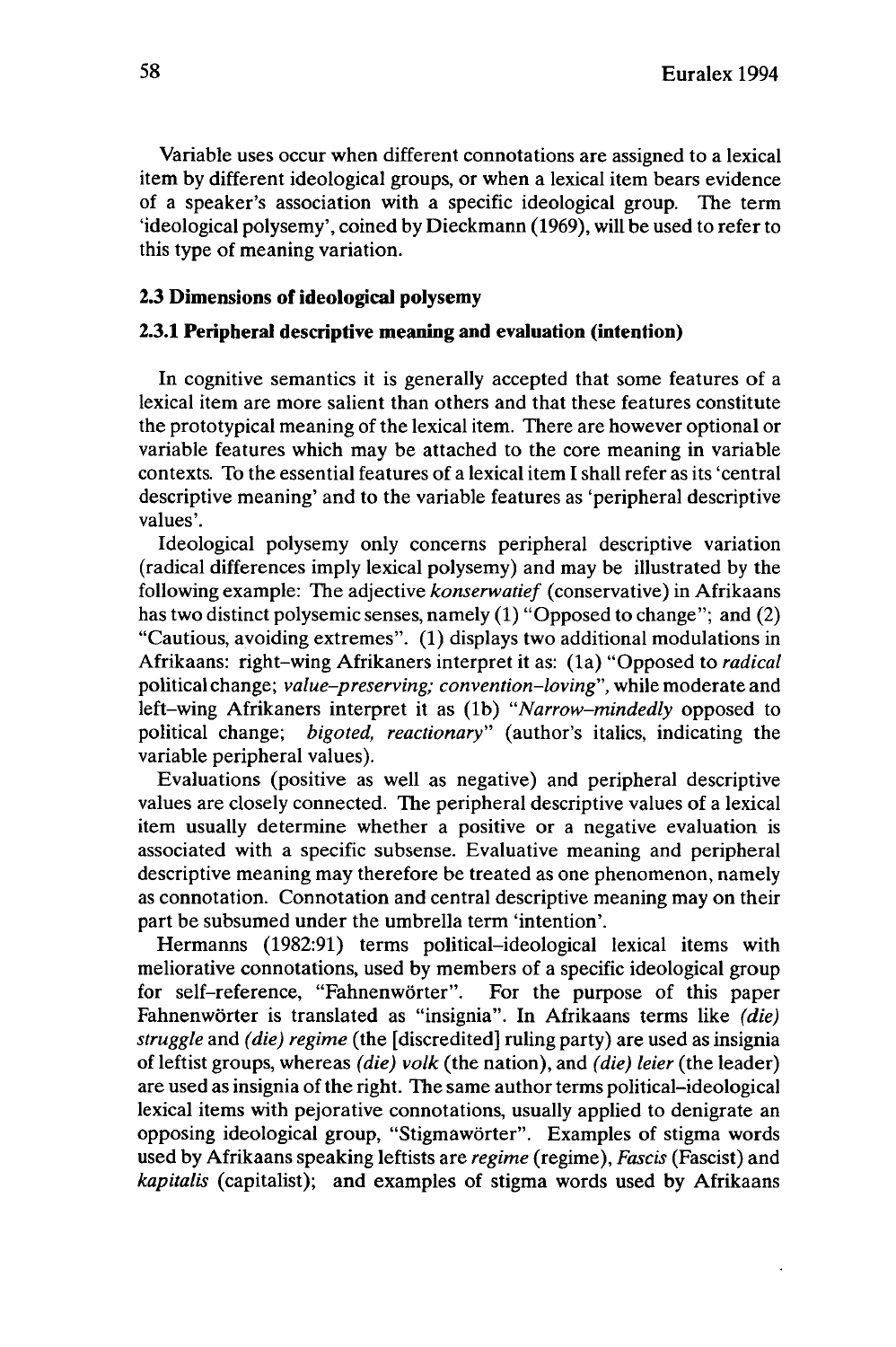speaking rightists are *terroris* (terrorist), *kommunis* (communist) and *volksvreemde* (stranger to the nation).

## **2.3.2 Denotation and group focus (extention)**

In Strauss's terminology (1986:72) 'extention' pertains to the class of objects or entities denoted by a specific word. 'Extentionalisation' is the formation of schemas on which speakers base their associations between the real world and a particular lexical item, and includes the denotation of the lexical item as well as the applicable ideological group/norm. 'Denotation' is taken here to refer to individual members of a specific object class. 'Group focus' on the other hand refers to the direction of reference: If a lexical item is used for the group the speaker belongs to 'in-group focus' is displayed and ifitis used to denote an oppositional group or its activities 'out-group focus' is displayed. *Demokrasie* (democracy) for instance displays only in-group focus, whereas *aggressie* (aggression) is only used in an out-group application (see Murphy 1991).

#### **3. A typology of usage variation for Afrikaans**

In the following paragraphs political-ideological meaning variation in Afrikaans is described against the background of intention and extention as expounded above. A typology consisting of five categories is proposed and each category is represented by a semantic schema for a prototypical member of that category.

The idea of a typology originated in the work of Strauss (1986), but has for the purpose ofthis paper been adapted to fitthe political-ideologicallexicon ofAfrikaans as well as the background assumptions already stated. The most important adaptations of Strauss's proposal consist in simplifying the typology, systematising category labels in order to present a coherent nomenclature, and revealing correlations between intentional and extentional usage values (for instance that positive intentional values correlate with in-group use and negative intentional values correlate with out-group use).

#### **GROUP I: Bilateral insignia**

Prototypes: *demokrasie* (democracy), *legitiem* (legitimate), *vryheidsvegter* (freedom fighter), *struggle*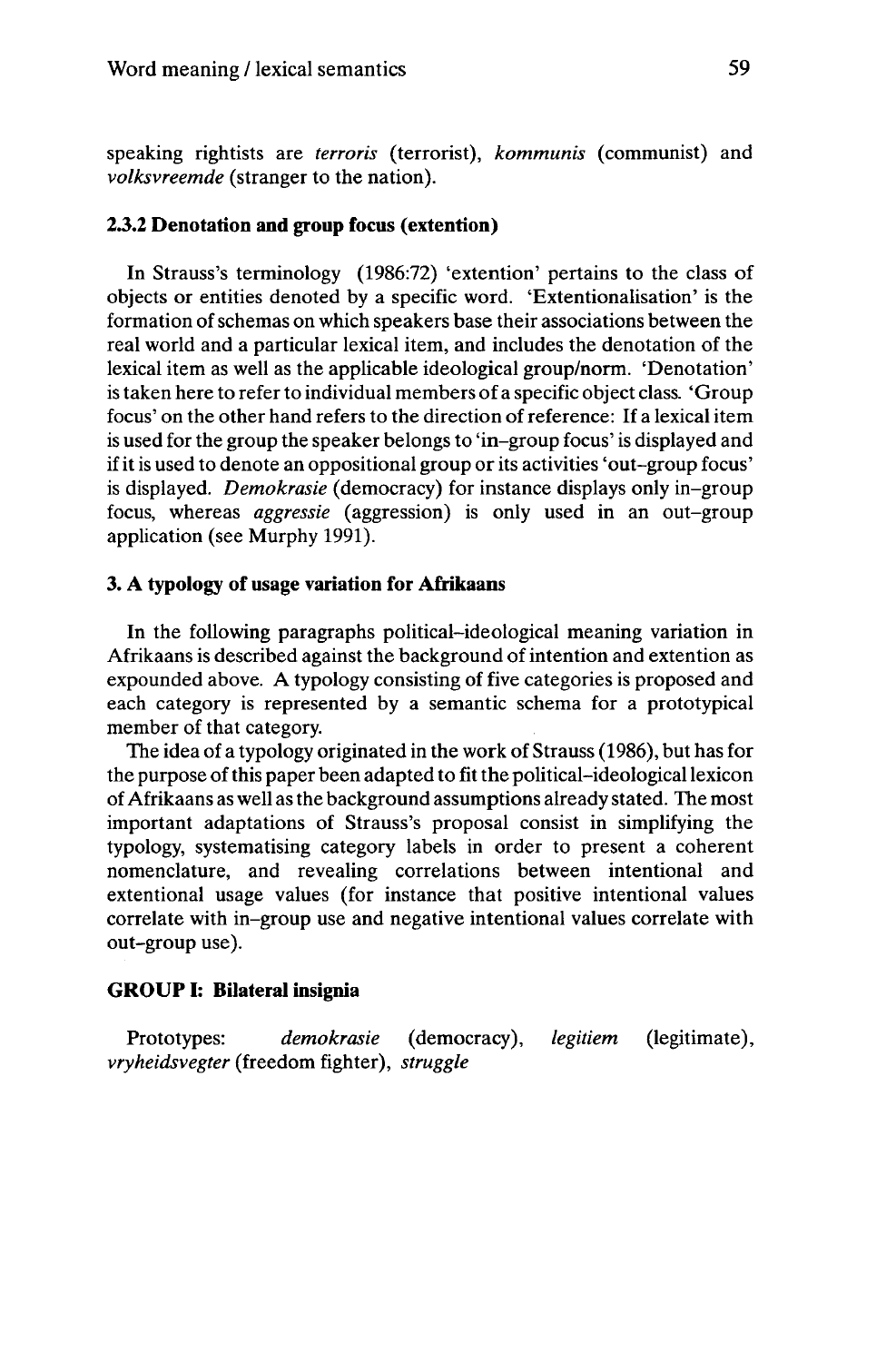|                                                                                  |                                                                                                           | R                                                                                                                                       |
|----------------------------------------------------------------------------------|-----------------------------------------------------------------------------------------------------------|-----------------------------------------------------------------------------------------------------------------------------------------|
| <b>Central</b><br>descriptive<br>meaning<br>Peripheral<br>descriptive<br>meaning | Country or state in which a<br>democratic<br>of i<br>form<br>government is realised<br>within a<br>system | Country or state in which a<br>democratic<br>form<br>οf<br>government is realised<br>$\text{parliamentary}$ within a socialistic system |
| <b>Evaluation</b>                                                                | Positive                                                                                                  | Positive                                                                                                                                |
| <b>Denotation</b>                                                                | Concrete systems such as<br>the USA. Great Britain, I<br>France                                           | Concrete systems such as the<br>Netherlands, Finland, Sweden                                                                            |
| <b>Group focus</b>                                                               | In-group focus                                                                                            | In-group focus                                                                                                                          |

|  |  | Schema 1: <i>demokrasie</i> (concrete sense) |
|--|--|----------------------------------------------|
|--|--|----------------------------------------------|

# **GROUP II: Bilateral stigma words**

Prototypes: *aggressie* (aggression), *militarisme* (militarism), *geheime agenda* (hidden agenda), *ekstremisme* (extremism), *revolusionêr* (revolutionary)

|  |  | Schema 2: aggressie |
|--|--|---------------------|
|--|--|---------------------|

|                                      | A                                                                                                                                                    | в                                                                                                                                      |
|--------------------------------------|------------------------------------------------------------------------------------------------------------------------------------------------------|----------------------------------------------------------------------------------------------------------------------------------------|
| Central<br>descriptive<br>meaning    | Unprovoked political or Unprovoked political<br>military attack of one<br>country against another,<br>often with the intention to<br>gain power      | or<br>military attack of<br>one<br>country against another,<br>often with the intention to<br>gain power                               |
| Peripheral<br>descriptive<br>meaning | within $\alpha$ parliamentary within a socialistic system<br>system                                                                                  |                                                                                                                                        |
| <b>Evaluation</b>                    | Negative                                                                                                                                             | Negative                                                                                                                               |
| <b>Denotation</b>                    | Action of the National Party<br>government in South Africa,<br>e.g. the SA Army's invasion<br>of<br>Angola during<br>the  <br>seventies and eighties | Action of anti-apartheid<br>fighters in Southern Africa,<br>e.g. the Cuban invasion of<br>Namibia during the seventies<br>and eighties |
| <b>Group focus</b>                   | Out-group focus                                                                                                                                      | Out-group focus                                                                                                                        |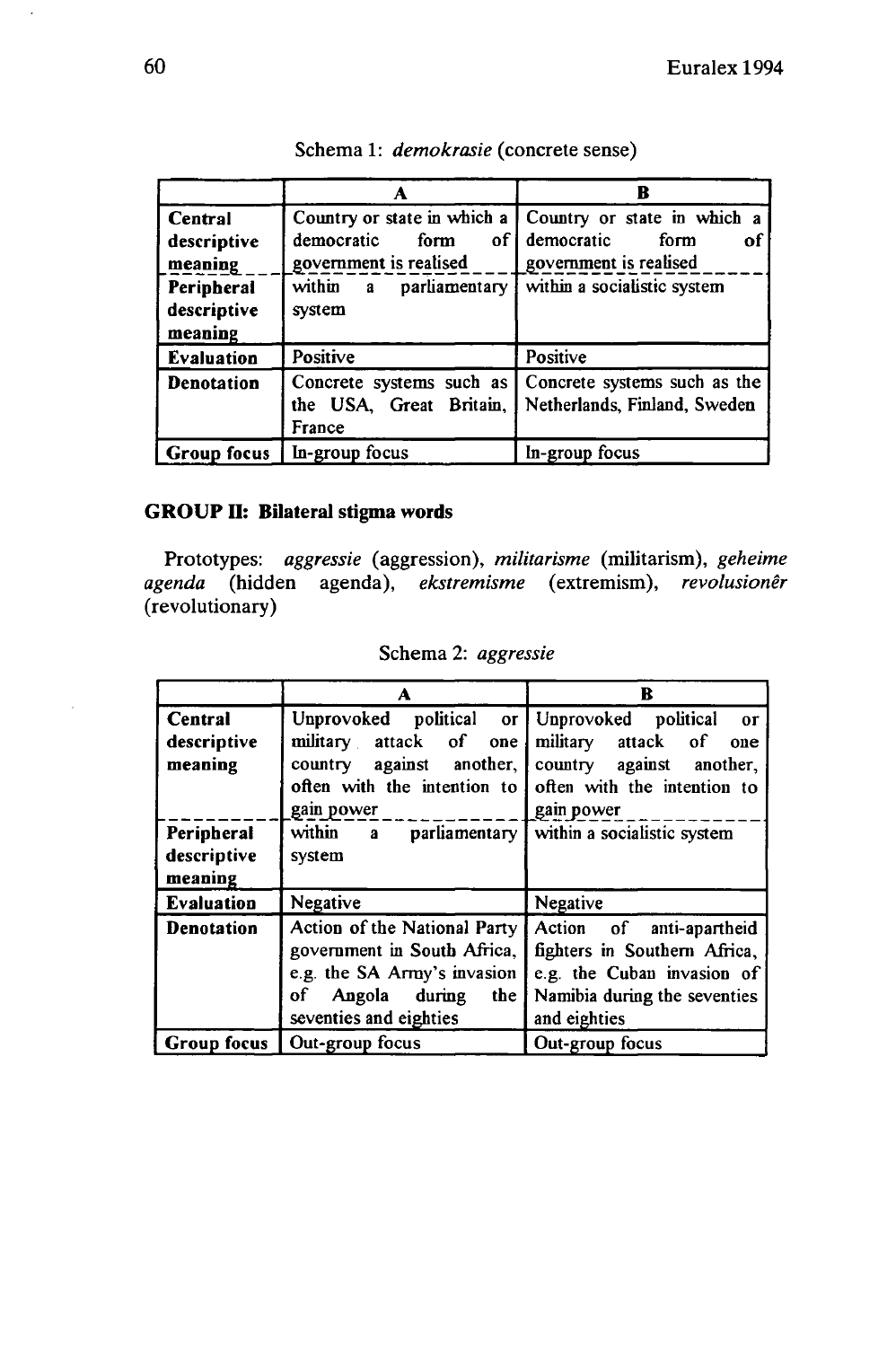# GROUP III: Unilateral insignia

Prototypes: *(die) mense* (the people), *(die) struggle* (the struggle), *kameraad* (comrade), *(die) leier* (the leader), *(die) volk* (the nation), *selfbeskikking* (self-determination)

|                                      | А                                                                                                                             | R |
|--------------------------------------|-------------------------------------------------------------------------------------------------------------------------------|---|
| Central<br>descriptive<br>meaning    | Name, vocative or title used<br>by a member of a communist<br>socialist<br>group<br>for<br>0r<br>referring to a fellow member |   |
| Peripheral<br>descriptive<br>meaning |                                                                                                                               |   |
| <b>Evaluation</b>                    | <b>Positive</b>                                                                                                               |   |
| <b>Denotation</b>                    | specific<br>Member of a<br>political-ideological group                                                                        |   |
| <b>Group focus</b>                   | In-group focus                                                                                                                |   |

Schema 3: *kameraad*

Complete avoidance of a lexical item by a specific group (B in Schema 3) may be due to non-existence of the corresponding concept in the ideological domain of that group. It may also be ascribed to the fact that the insignia of one group are held in contempt by other groups. The lexical item *struggle* is for instance never used by right-wing Afrikaans speaking persons, firstly because white Afrikaners have not known a quest for political power between roughly 1950 and 1990, and secondly because the word *struggle* is closely associated with conceptssuch as COMMUNIST REVOLUTION and BLACK POLITICS. This category is, strictly spoken, not an example of ideological polysemy, but of ideological monosemy.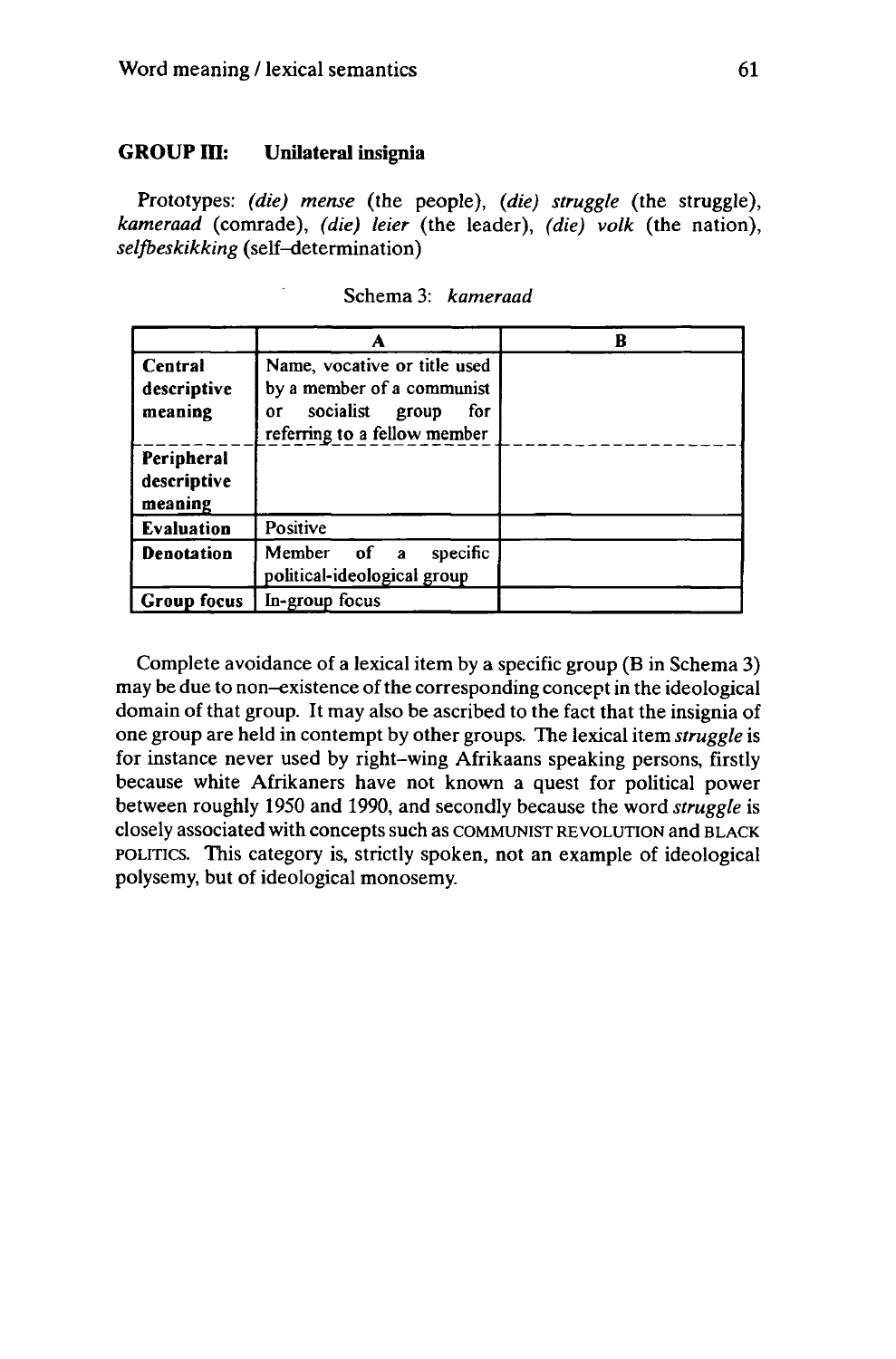# **GROUP IV: Unilateral stigma words**

Prototypes: *(die) regime* (the regime), *imperialisme* (imperialism), *Fascisme* (Fascism), *witvel* (white skin = white person), *verkramp* (bigoted)

|                    |                             | B |
|--------------------|-----------------------------|---|
| Central            | White South African         |   |
| descriptive        |                             |   |
| meaning            |                             |   |
| Peripheral         | especially used as a racial |   |
| descriptive        | slur                        |   |
| meaning            |                             |   |
| Evaluation         | Negative                    |   |
| <b>Denotation</b>  | Person of Caucasian origin  |   |
| <b>Group focus</b> | Out-group focus             |   |

Schema 4: *witvel*

In this category the ideological group to which the lexical item refers, usually avoids usage in favour of a more neutral synonym. In midstream and right-wing politicsthe ideologically loaded lexical item *regime* is for instance avoided in favour of the neutral one, *regering* (government). This too is a case of monosemy rather than polysemy.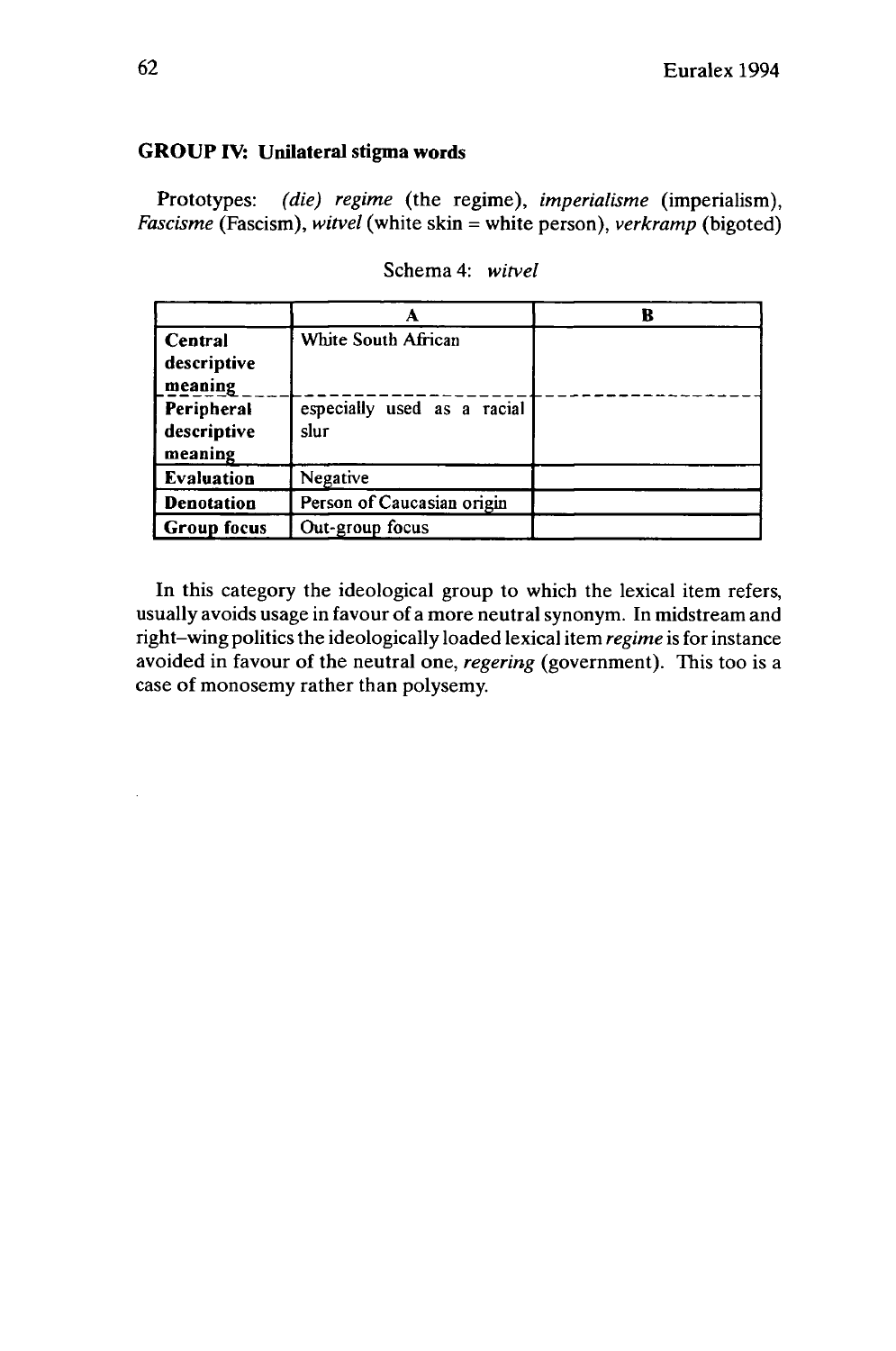# **GROUP V: Lexical items used bilaterally with variable connotations and group focus**

Prototypes: *Boer* (Boer), *kapitalisme* (capitalism) *sosialisme* (socialism), *libéralisme* (liberalism), *kommunisme* (communism)

|                                      | А                                                                                                                             | B                                                                                                                                          |
|--------------------------------------|-------------------------------------------------------------------------------------------------------------------------------|--------------------------------------------------------------------------------------------------------------------------------------------|
| <b>Central</b>                       | Socio-political movement                                                                                                      | Socio-political movement                                                                                                                   |
| descriptive<br>meaning               | based on commonality of<br>property and profit,<br>advocating a classless<br>society and dictatorship by                      | based on commonality of<br>property and profit,<br>advocating a classless<br>society and dictatorship by<br>the proletariat, $\frac{1}{2}$ |
| Peripheral<br>descriptive<br>meaning | capitalist system of private<br>enterprise and the<br>accumulation of wealth by   Marxist-Leninist tenets<br>the middle class | mainly in reaction to the with strong anti-capitalist<br>and revolutionary<br>persuasions arising from                                     |
| Evaluation                           | Positive                                                                                                                      | Negative                                                                                                                                   |
| Denotation                           | Abstract entity                                                                                                               | Abstract entity                                                                                                                            |
| Group focus                          | In-group focus                                                                                                                | Out-group focus                                                                                                                            |

Schema 5: *kommunisme* (abstract sense)

# **4. The lexicographical treatment ofideological polysemy**

#### **4.1 Identifying semantic classes**

As mentioned above, one of the lexicographer's most important tasks is to delimit the different polysemic distinctions and usage modulations within a lexical meaning. (Robins 1987:54). In orderto provide semantic subdivisions on a principled basis, diagnostic support is needed and in this respect a typology of semantic schemas may be useful. Support for such an approach (with regard to semantic analysis as well as lexicographical application) is found in Moerdijk (1990) and Carstens (1992).

In the next section it will be demonstrated how semantic systematicity is captured by schemas, particularly with regard to peripheral descriptive meaning, evaluation, denotation and group focus.

# **4.2 Applying schémas**

# **4.2.1 Connotations (peripheral descriptive meaning and evaluation)**

Dictionaries often evade thorny ideological issues by presenting underspecified definitions, i.e. by ignoring peripheral meanings completely. Good (1987:7) rejects ideological neutrality in principle by saying that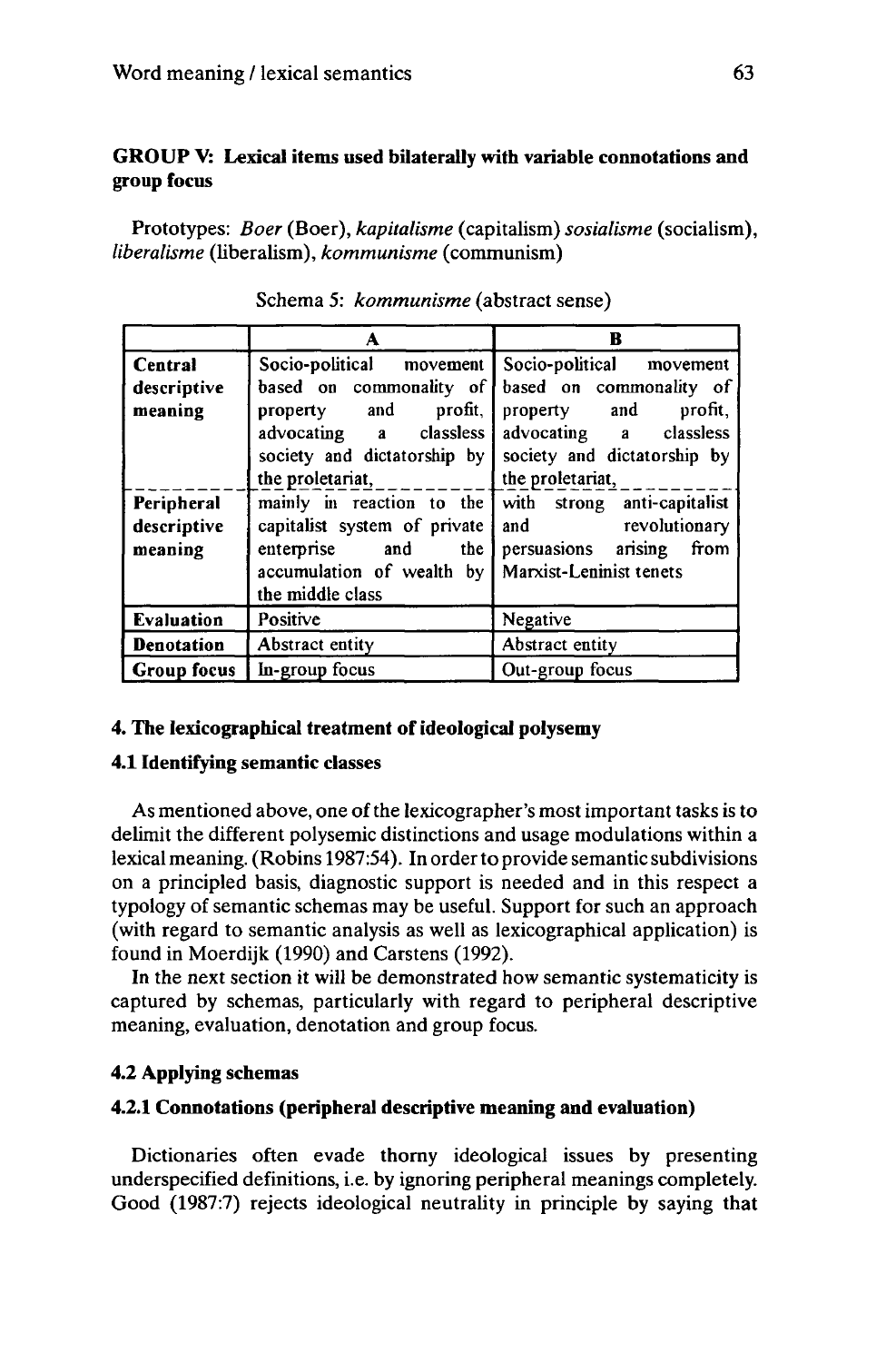"Middle of the road-definitions raise questions about whose road it is and who decides where the middle is". (See also Murphy 1991:565; Winer 1991:70; Sands 1980-1981:44.) In my opinion however, "the strategy of the common denominator" must not be rejected altogether. Although larger dictionaries should accommodate ideological polysemy in all its dimensions, smaller ones are advised to utilise the restricted space they have by covering the central descriptive values, rather than providing biased definitions. Unfortunately biased definitions are a common phenomenon in Afrikaans dictionaries - even in the unabridged ones. The lemma **konserwarief** (sense 1) is for instance defined from only one perspective in *Woordeboek van die Afrikaanse Taal (WAT).* By presenting only the following synonyms a seal is put on the one-sidedness: *behoudend* (preserving [trusted] values), *behoud(en)sgesind* (conservation-minded), *behoudensliewend* (conventionloving). In an updated version the pejorative values need to be represented as well, by means of a separately defined subsense which include synonyms such as *reaksionêr* (reactionary) and *verkramp* (bigoted).

Pejorative and meliorative values may be suggested subtly by the wording of the definiens. While the adjective "free" usually suggests fairness it will assign a meliorative value to the noun it qualifies. This implicit way of conveying ideological meaning may be illustrated by the lemma **Demokratie la** in *Duden.* By incorporating the phrase "durch freie Wahlen" in the definiens, and the phrase "durch freie Meinungsäusserung" in the usage example, a favourable value is implicitly added. Care should however be taken not to define an ideological polysemic lexical item only in the loaded terms of one group. The definiens of **kommunisme** (sense 2) in *WAT* demonstrates this kind of bias in its use of words such as *revolusionêr* (revolutionary), *geweld* (violence), *opruiing* (instigation), *ondermyning* (undermining) and *nivellering* (levelling).

Evaluations, especially pejorative values, can also be expressed explicitly, by for instance adding labels such as *neerhalend* (derogatory) or *verkleinerend* (disparaging). Many dictionaries do indeed make use of such labels. *Duden,* for instance, presents the label *abwertend* (disparaging) in the articles of **Bolschewik 3.** and **Fascismus 2.** It is however interesting to note that most lexicographers refrain from commenting explicitly on positively valued lexical items/senses. This may be due to the fact that melioratively used lexical items do not normally facilitate discrimination, whereas pejoratively used lexical items frequently do.

In order to assure ideological balance, lexicographers should also take care that contextual examples confirm (and not contradict) the peripheral and emotive values expressed by means of the definiens and the labels.

#### **4.2.2 Extention (denotation and group focus)**

Afrikaans dictionaries generally lack reference to the ideological domain within which a lemma occur. However, in some cases ideological frames are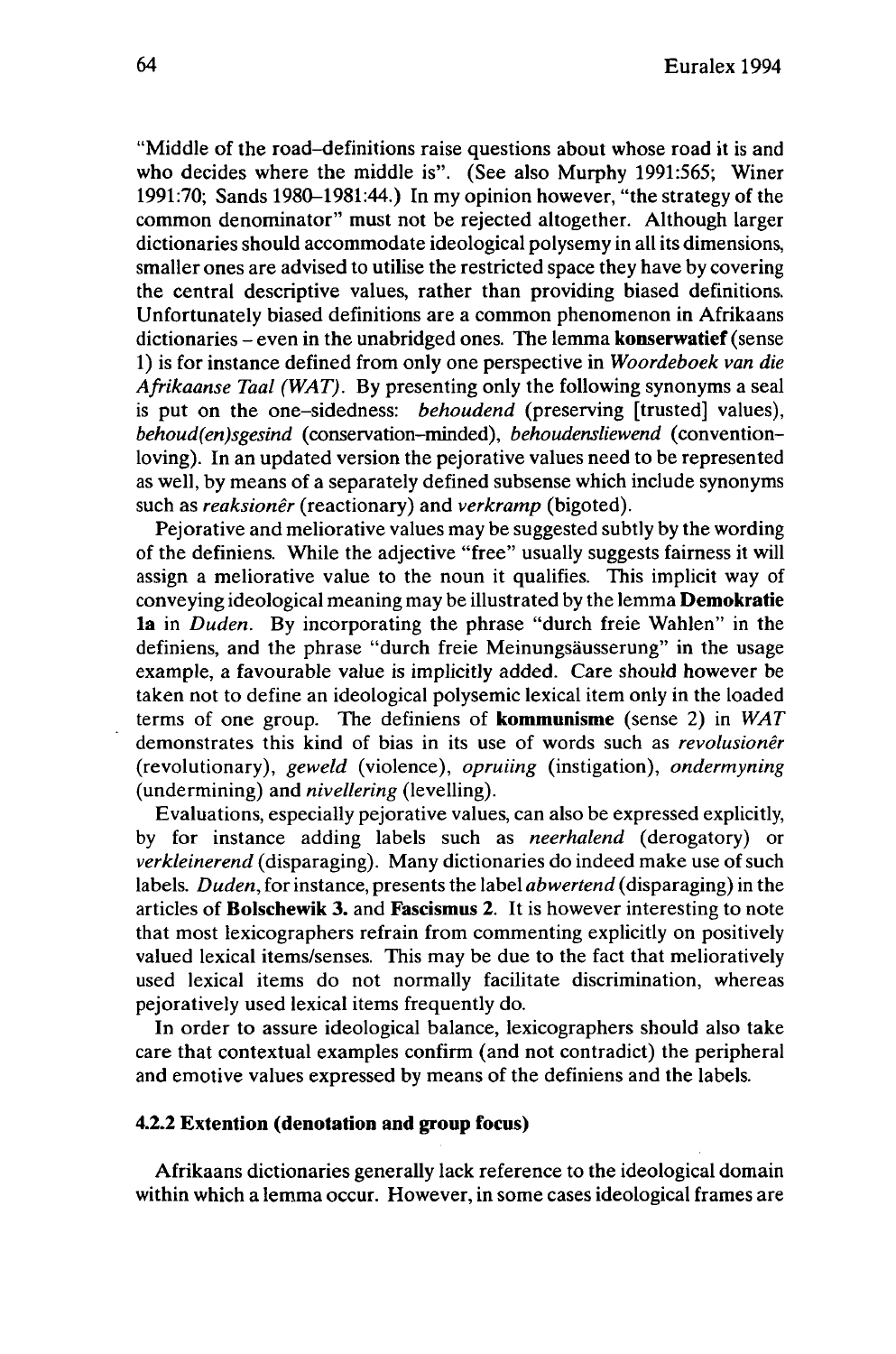implicated through reference to oppositional concepts in the definiens or in the usage material. In *WAT* the lemmas **Bolsjewisme** (Bolshevism) and **Fascisme** (Fascism) are defined by referring to oppositional ideologies. The definiens of **Bolsjewisme** contains *Kommunisme* (communism) as its superordinate, and **Fascisme** 1. is defined by describing the oppositional ideologies against which Fascism acts (i.e. *libéralisme, Bolsjewisme* and *kommunisme)* as "radikale elemente" (radical elements).

Larger descriptive dictionaries should illustrate group focus in greater detail than their smaller counterparts, for instance by supplementing genus-differentia definitions with "e.g." entries. These types of entries may be illuminating in the case of senses pertaining to the concrete realisation of political systems, for instance *demokrasie* (Schema 1). As in the case of intentional aspects group focus should be handled with sensitivity. Group focus expressed in citations and other examples should be consistent with the focus expressed in the definiens. *WAT* errs in its treatment of the lemma **kameraad** (comrade) by supplying two (out ofthree) citationsillustrating the less prototypical out-group focus.

#### **5. Conclusion**

Revised editions of Afrikaans dictionaries are often the unfortunate results of purely macrostructure orientated activities – attempts to keep up with lexical expansion. Time and energy are therefore seldom reserved for updating entries **ideologically.** On the other hand dictionaries in progress often rely strongly on comparable dictionaries in sister languages for guidance on the treatment ofrelated lexicalitems, such as the so called *-isms.*

These inadequate practices should be discarded and replaced by strategies based on linguistic research. Linguistic testing, however, only formsthe basis of manuscript preparation. Theoretical constructs should continually be mirrored against actual usage.

#### **References**

- Carstens, A. 1992. "Metonimie, polisemie en die leksikografie". SA Journal of Linguistics 10(3):114-122.
- Dieckmann, W. 1969. Sprache in der Politik. Einführung in die Pragmatik und Semantik der politischen Sprache. Heidelberg.
- Good, C.H. 1987. "Lexicography and Linguistic Theory with Special Reference to German". Studia Neophilologica 59:65-77.
- Hermanns, F. 1982. "Brisante Wörter: Zur lexicographishen Behandlung parteisprachlicher Wörter und Wendungen in Wörterbüchern der deutschen Gegenwartssprache" in H.E. Wiegand, (ed.), Studien zur Neuhochdeutschen Lexikographie II, Germanistische Linguistik 3-6/80. Hildesheim: Georg Olms.

Hughes, G. 1988. Words in Time. Oxford: Basil Blackwell.

Lakoff, G. 1987. Women, Fire and Dangerous Things. Chicago: University of Chicago Press. Landau, S.I. 1985. "The Expression of Changing Social Values in Dictionaries". Dictionaries 7:261-269.